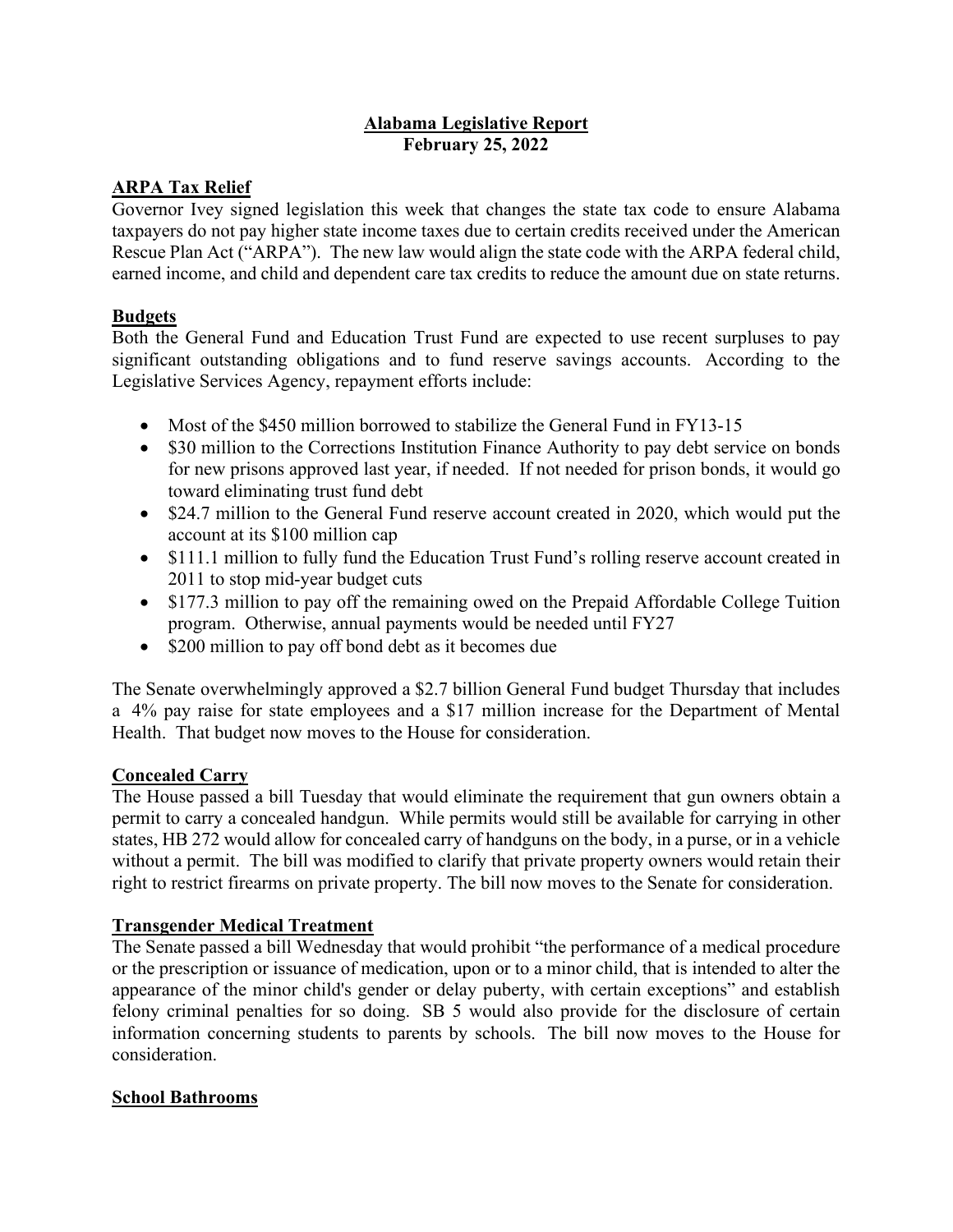The House passed a bill Tuesday night after two hours of debate that would "require public K-12 schools to designate the use of rooms where students may be in various stages of undress upon the basis of biological sex." HB 322, which passed the House by a 74-24 vote, would "require every multiple occupancy restroom or changing area designated for student use to be used by individuals based on their biological sex" and would include but not be limited to school restrooms, locker rooms, changing rooms, or shower rooms. The bill now moves to the Senate for consideration.

### **Literacy Act**

Both chambers approved legislation this week related to the Alabama Literacy Act. The Senate passed SB 200 Tuesday, which would delay the third-grade holdback requirement of the 2019 law until 2024. The next day, the House unanimously passed HB 220, as amended, that would clarify that:

- Special needs students who have an individual education plan and don't take the state's standardized test are exempt from the retention
- English language learners have three years after enrollment before the retention applies to them
- No child will be retained in third grade more than once

HB 220 originally included a one-year delay to the holdback requirement, but the delay language was dropped altogether in favor of the two-year delay language in SB 200. Both bills now move to the second chamber for consideration.

#### **Kindergarten**

The House passed a bill Wednesday that would require children to successfully complete kindergarten or take a test to demonstrate entry readiness before being admitted to first grade. HB 331 now moves to the Senate for consideration.

#### **Retiree Bonuses**

The Senate passed legislation Tuesday that would provide a one-time bonus to retired teachers and employees based on years of service. Bonuses under SB 30 and SB 111 would be set at \$2 per month for each year worked, and neither bill includes minimum or maximum amounts. Municipalities are not required to provide similar bonuses; in the event they do, however, the localities would have to pay the full cost. Both bills now move to the House for consideration.

#### **Rioting**

The House passed an anti-rioting bill Tuesday that would define a "riot" as "the assemblage of five or more persons engaging in conduct which creates an immediate danger of and/or results in damage to property or injury to persons." HB 2, the Anti-Aggravated Riot Act, would also prescribe a "minimum term of imprisonment of 30 days without consideration of probation, parole, good time credits, or any other reduction in time" if convicted of rioting or inciting to riot, and anyone arrested for rioting could be held for up to 24 hours without bail. The bill now moves to the Senate for consideration.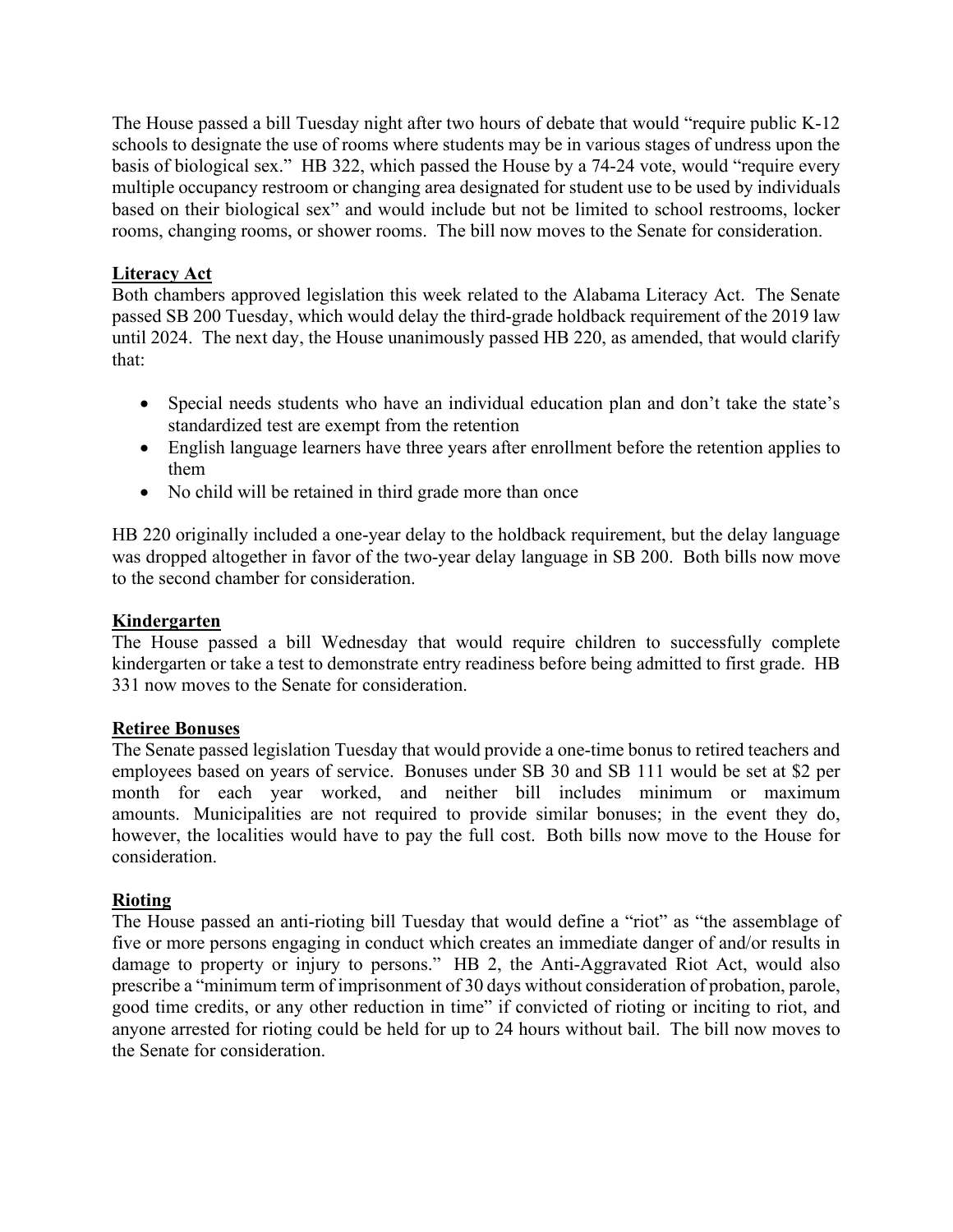## **HB 0408 | Neil Rafferty**

[Economic Development incentives, Revenue Dept required to submit a Unified Economic Development](https://url.emailprotection.link/?b0QGU3B_5tacyZVmMzgbk9LKyg-LGHXbrFOBIDa8_x9HqzlhfzqkH8AoqLx-2IFnkJUdjPV4-tBgJ-u5vDur_EnvcUGYTHIMZxD7jrEvaegihF9wyDjc58uehwU7f14BHwrMzG33DkRMESVZ5MZ8PFzOxrIkSVzup1vqdoJjKp5AAuAbFnnRoTr4fG17y7hEUUTpk8Km3kpSz8El4sBwjG4s6hoXzDHQNf90lwrZbCRddJrdiuwVNhlABsfB0zX4sU9B-OOGsONsy2wQRBtjDv_fZ1hneDnPi7wNhLDycTp_2LxHegSj8RoZTS9fRRQ9OKWsp5ElAAiJl4qkAvk9UKe-RupCn034IpMTx2SRcKu361HL0VSWVCiH6RckQKvh9trC8V5nhVFUvT1tYiMzjhWpVImYWQuX7aAVK36esGkBSGuPA29ogatvuwcKwvo2gm1eiudXWGVKhmMS1fgt4fXdQ603xF5EYXPfWYmyJqPuT4idPiUCxN0erV-XklhkM0RDeri7cVxnXs5h1LHvhmgv8cYvxPsAMEOtYrNNN4V5dc1-s2qH7A8DR4q0CaUOZ3WbsDTTjyfAO3cLDOukog1ybPG8ZPDC2vf3vscZeKv199hUtFEz2kc_8_Cs2oPxQ)  [Budget](https://url.emailprotection.link/?b0QGU3B_5tacyZVmMzgbk9LKyg-LGHXbrFOBIDa8_x9HqzlhfzqkH8AoqLx-2IFnkJUdjPV4-tBgJ-u5vDur_EnvcUGYTHIMZxD7jrEvaegihF9wyDjc58uehwU7f14BHwrMzG33DkRMESVZ5MZ8PFzOxrIkSVzup1vqdoJjKp5AAuAbFnnRoTr4fG17y7hEUUTpk8Km3kpSz8El4sBwjG4s6hoXzDHQNf90lwrZbCRddJrdiuwVNhlABsfB0zX4sU9B-OOGsONsy2wQRBtjDv_fZ1hneDnPi7wNhLDycTp_2LxHegSj8RoZTS9fRRQ9OKWsp5ElAAiJl4qkAvk9UKe-RupCn034IpMTx2SRcKu361HL0VSWVCiH6RckQKvh9trC8V5nhVFUvT1tYiMzjhWpVImYWQuX7aAVK36esGkBSGuPA29ogatvuwcKwvo2gm1eiudXWGVKhmMS1fgt4fXdQ603xF5EYXPfWYmyJqPuT4idPiUCxN0erV-XklhkM0RDeri7cVxnXs5h1LHvhmgv8cYvxPsAMEOtYrNNN4V5dc1-s2qH7A8DR4q0CaUOZ3WbsDTTjyfAO3cLDOukog1ybPG8ZPDC2vf3vscZeKv199hUtFEz2kc_8_Cs2oPxQ)

Feb 24, 2022 - Read for the first time and referred to the House of Representatives committee on Ways and Means Education

House Committee: Ways and Means Education

Senate Committee:

### **HB 0298 | Randall Shedd**

[Broadband, revising broadband accessibility grant program, increasing minimum threshold speed, expanding](https://url.emailprotection.link/?b9Iv5DQgHgM7Oq4K-403e0WG5YpXXNTmi6D5Gk0MDhxekNvfqnVe1zPHnRTAMMVK7E2mbyjQQuA3udIG7yGYcDm7dow95mS5FHw0Pa2b8DLshR2ElvpddcmghgvRmmxoZW1c63XF4WAGmP3pJWenmKO1ROz9YcPT3-IxxuVPEY262zc6id3hT3z65TkKvEM96lbaULLZ8SiVFSYXxIVihJC2CfvkTxNKtlKB1Ecxigs9yZj5Y4O9cFPDkis93ltRgOeOjG6HtTf340pAsi6XPXlC8NG1TkhKuxukVvvWW9UVuvPn8pkRt8RsLXq7bNdseDlX0mC_AUZvJ3CdIPo9uE3RfZEAdc1QkM5p9ACwEQi0xF0boUcZYZeCBY534mF09MBhrgrwqZMkBoYyTVx8fcKFdqlv303UCz7-h24ZPKX2vA6U3tMLtR9GWkafktJ8z-Jryx0YeZG9B9SaDnUQuEu_zt7QzG0M_fekQxa_dVH-5EACFyoK0KDoD_fVH-OVJipYY9Ln7PtIYSd9uG6-cNVF7i5Nb6FfeJ_X9S6V9K72XW2GXG0uGUmAoP6OAmps1yGNAt7K7N19Q4QAFW52rbWslhDZExdcODAG_CEB1FMaWCtz4WM3NGrM4-fy0Nk8-)  [program to governmental entities, revising grant application process, Sec. 41-23-211, 41-23-212, 41-23-213,](https://url.emailprotection.link/?b9Iv5DQgHgM7Oq4K-403e0WG5YpXXNTmi6D5Gk0MDhxekNvfqnVe1zPHnRTAMMVK7E2mbyjQQuA3udIG7yGYcDm7dow95mS5FHw0Pa2b8DLshR2ElvpddcmghgvRmmxoZW1c63XF4WAGmP3pJWenmKO1ROz9YcPT3-IxxuVPEY262zc6id3hT3z65TkKvEM96lbaULLZ8SiVFSYXxIVihJC2CfvkTxNKtlKB1Ecxigs9yZj5Y4O9cFPDkis93ltRgOeOjG6HtTf340pAsi6XPXlC8NG1TkhKuxukVvvWW9UVuvPn8pkRt8RsLXq7bNdseDlX0mC_AUZvJ3CdIPo9uE3RfZEAdc1QkM5p9ACwEQi0xF0boUcZYZeCBY534mF09MBhrgrwqZMkBoYyTVx8fcKFdqlv303UCz7-h24ZPKX2vA6U3tMLtR9GWkafktJ8z-Jryx0YeZG9B9SaDnUQuEu_zt7QzG0M_fekQxa_dVH-5EACFyoK0KDoD_fVH-OVJipYY9Ln7PtIYSd9uG6-cNVF7i5Nb6FfeJ_X9S6V9K72XW2GXG0uGUmAoP6OAmps1yGNAt7K7N19Q4QAFW52rbWslhDZExdcODAG_CEB1FMaWCtz4WM3NGrM4-fy0Nk8-)  [41-23-214 am'd.](https://url.emailprotection.link/?b9Iv5DQgHgM7Oq4K-403e0WG5YpXXNTmi6D5Gk0MDhxekNvfqnVe1zPHnRTAMMVK7E2mbyjQQuA3udIG7yGYcDm7dow95mS5FHw0Pa2b8DLshR2ElvpddcmghgvRmmxoZW1c63XF4WAGmP3pJWenmKO1ROz9YcPT3-IxxuVPEY262zc6id3hT3z65TkKvEM96lbaULLZ8SiVFSYXxIVihJC2CfvkTxNKtlKB1Ecxigs9yZj5Y4O9cFPDkis93ltRgOeOjG6HtTf340pAsi6XPXlC8NG1TkhKuxukVvvWW9UVuvPn8pkRt8RsLXq7bNdseDlX0mC_AUZvJ3CdIPo9uE3RfZEAdc1QkM5p9ACwEQi0xF0boUcZYZeCBY534mF09MBhrgrwqZMkBoYyTVx8fcKFdqlv303UCz7-h24ZPKX2vA6U3tMLtR9GWkafktJ8z-Jryx0YeZG9B9SaDnUQuEu_zt7QzG0M_fekQxa_dVH-5EACFyoK0KDoD_fVH-OVJipYY9Ln7PtIYSd9uG6-cNVF7i5Nb6FfeJ_X9S6V9K72XW2GXG0uGUmAoP6OAmps1yGNAt7K7N19Q4QAFW52rbWslhDZExdcODAG_CEB1FMaWCtz4WM3NGrM4-fy0Nk8-)

Feb 08, 2022 - Read for the first time and referred to the House of Representatives committee on Urban and Rural Development

House Committee: Urban and Rural Development

Senate Committee:

#### **HB 0241 | Terri Collins**

[Workforce Development, Alabama Credential Quality and Transparency Act and the Alabama Workforce](https://url.emailprotection.link/?bgvpVOquTTCNcmMSjKIuYEkphn9esxIZS7YFSmOQhDKbIUwNRx3ZmhOsn0zXBW3KBgjiqbAT_oSJo1CzBmbnTLkoS00cQzP3elx3mO_cdYALPuzyjJovxPaFncucOAke1qnj-_c08DS3NWr8yAMvvTl7orIj1uNnoIEFkaGArMuJ6ZZXO_qp2rzWGmMgY_XDCVjaFVj48TF8Ad6hC0J3-pjjCa3HntUaeL1xnOAop4JIodU8AVs6Tbq_DO1HwPC8M6WY2G2g_EdjEUxas4D9oseIgRRwg8ABYZtDbkAAEEB3NzPxL2VRNdezOiIfvMAYaNpgzFAdjT2ex1ac52Lb14aL_XNA-7jl44vbFXKTKTdh6fzNzyrgB5FVk8nt6LGGljVV7YAjShdB_dNLe7j0Utl5UoxYK7hE-tS50XHhHUv2i4JA9WEqZPPtynv-jWWAGHsmPAM27GBt1FhGnIdv8Dg-oO1AQ524oL_tS-E92e6Vzw7yTlRaYJzusC3phU43bAkTzXF7XjCo1C5kN0MN4RHsvTo90Kc9aM-cA1RiJEiOynYcRd7p2sTGo6X1T3hG0oCKVD3aFKdLQVo36YfRGRAkKfAIC0M1RBKzP1yWTFGp-FJgsedJ7X8mpP-nO5LSR)  [Council Committee on Credential Quality and Transparency, would establish the Alabama Terminal on](https://url.emailprotection.link/?bgvpVOquTTCNcmMSjKIuYEkphn9esxIZS7YFSmOQhDKbIUwNRx3ZmhOsn0zXBW3KBgjiqbAT_oSJo1CzBmbnTLkoS00cQzP3elx3mO_cdYALPuzyjJovxPaFncucOAke1qnj-_c08DS3NWr8yAMvvTl7orIj1uNnoIEFkaGArMuJ6ZZXO_qp2rzWGmMgY_XDCVjaFVj48TF8Ad6hC0J3-pjjCa3HntUaeL1xnOAop4JIodU8AVs6Tbq_DO1HwPC8M6WY2G2g_EdjEUxas4D9oseIgRRwg8ABYZtDbkAAEEB3NzPxL2VRNdezOiIfvMAYaNpgzFAdjT2ex1ac52Lb14aL_XNA-7jl44vbFXKTKTdh6fzNzyrgB5FVk8nt6LGGljVV7YAjShdB_dNLe7j0Utl5UoxYK7hE-tS50XHhHUv2i4JA9WEqZPPtynv-jWWAGHsmPAM27GBt1FhGnIdv8Dg-oO1AQ524oL_tS-E92e6Vzw7yTlRaYJzusC3phU43bAkTzXF7XjCo1C5kN0MN4RHsvTo90Kc9aM-cA1RiJEiOynYcRd7p2sTGo6X1T3hG0oCKVD3aFKdLQVo36YfRGRAkKfAIC0M1RBKzP1yWTFGp-FJgsedJ7X8mpP-nO5LSR)  [Linking and Analyzing Statistics \(ATLAS\) on Career Pathways Act, and would establish the Alabama College](https://url.emailprotection.link/?bgvpVOquTTCNcmMSjKIuYEkphn9esxIZS7YFSmOQhDKbIUwNRx3ZmhOsn0zXBW3KBgjiqbAT_oSJo1CzBmbnTLkoS00cQzP3elx3mO_cdYALPuzyjJovxPaFncucOAke1qnj-_c08DS3NWr8yAMvvTl7orIj1uNnoIEFkaGArMuJ6ZZXO_qp2rzWGmMgY_XDCVjaFVj48TF8Ad6hC0J3-pjjCa3HntUaeL1xnOAop4JIodU8AVs6Tbq_DO1HwPC8M6WY2G2g_EdjEUxas4D9oseIgRRwg8ABYZtDbkAAEEB3NzPxL2VRNdezOiIfvMAYaNpgzFAdjT2ex1ac52Lb14aL_XNA-7jl44vbFXKTKTdh6fzNzyrgB5FVk8nt6LGGljVV7YAjShdB_dNLe7j0Utl5UoxYK7hE-tS50XHhHUv2i4JA9WEqZPPtynv-jWWAGHsmPAM27GBt1FhGnIdv8Dg-oO1AQ524oL_tS-E92e6Vzw7yTlRaYJzusC3phU43bAkTzXF7XjCo1C5kN0MN4RHsvTo90Kc9aM-cA1RiJEiOynYcRd7p2sTGo6X1T3hG0oCKVD3aFKdLQVo36YfRGRAkKfAIC0M1RBKzP1yWTFGp-FJgsedJ7X8mpP-nO5LSR)  and Career Readiness [Act estab, public database on educational and occupational credentials and competencies](https://url.emailprotection.link/?bgvpVOquTTCNcmMSjKIuYEkphn9esxIZS7YFSmOQhDKbIUwNRx3ZmhOsn0zXBW3KBgjiqbAT_oSJo1CzBmbnTLkoS00cQzP3elx3mO_cdYALPuzyjJovxPaFncucOAke1qnj-_c08DS3NWr8yAMvvTl7orIj1uNnoIEFkaGArMuJ6ZZXO_qp2rzWGmMgY_XDCVjaFVj48TF8Ad6hC0J3-pjjCa3HntUaeL1xnOAop4JIodU8AVs6Tbq_DO1HwPC8M6WY2G2g_EdjEUxas4D9oseIgRRwg8ABYZtDbkAAEEB3NzPxL2VRNdezOiIfvMAYaNpgzFAdjT2ex1ac52Lb14aL_XNA-7jl44vbFXKTKTdh6fzNzyrgB5FVk8nt6LGGljVV7YAjShdB_dNLe7j0Utl5UoxYK7hE-tS50XHhHUv2i4JA9WEqZPPtynv-jWWAGHsmPAM27GBt1FhGnIdv8Dg-oO1AQ524oL_tS-E92e6Vzw7yTlRaYJzusC3phU43bAkTzXF7XjCo1C5kN0MN4RHsvTo90Kc9aM-cA1RiJEiOynYcRd7p2sTGo6X1T3hG0oCKVD3aFKdLQVo36YfRGRAkKfAIC0M1RBKzP1yWTFGp-FJgsedJ7X8mpP-nO5LSR)  [created, workforce database for students, job seekers, and employers re credentials and competencies created](https://url.emailprotection.link/?bgvpVOquTTCNcmMSjKIuYEkphn9esxIZS7YFSmOQhDKbIUwNRx3ZmhOsn0zXBW3KBgjiqbAT_oSJo1CzBmbnTLkoS00cQzP3elx3mO_cdYALPuzyjJovxPaFncucOAke1qnj-_c08DS3NWr8yAMvvTl7orIj1uNnoIEFkaGArMuJ6ZZXO_qp2rzWGmMgY_XDCVjaFVj48TF8Ad6hC0J3-pjjCa3HntUaeL1xnOAop4JIodU8AVs6Tbq_DO1HwPC8M6WY2G2g_EdjEUxas4D9oseIgRRwg8ABYZtDbkAAEEB3NzPxL2VRNdezOiIfvMAYaNpgzFAdjT2ex1ac52Lb14aL_XNA-7jl44vbFXKTKTdh6fzNzyrgB5FVk8nt6LGGljVV7YAjShdB_dNLe7j0Utl5UoxYK7hE-tS50XHhHUv2i4JA9WEqZPPtynv-jWWAGHsmPAM27GBt1FhGnIdv8Dg-oO1AQ524oL_tS-E92e6Vzw7yTlRaYJzusC3phU43bAkTzXF7XjCo1C5kN0MN4RHsvTo90Kc9aM-cA1RiJEiOynYcRd7p2sTGo6X1T3hG0oCKVD3aFKdLQVo36YfRGRAkKfAIC0M1RBKzP1yWTFGp-FJgsedJ7X8mpP-nO5LSR)

Feb 15, 2022 - Read for the first time and referred to the Senate committee on Governmental Affairs

House Committee:

Senate Committee: Governmental Affairs

#### **HB 0207 | Kyle South**

[Airports, Alabama Airport Economic and Infrastructure Program, established](https://url.emailprotection.link/?bItWaqLjnJ038mAlZ8NEtuJKWxRco41GQwI1oC7AFu3CPqMUE50NZFxVJx30G4b_EPENXMkSbrtFHX3jBv4ap0YYV8wooyKDYLTqn4tbhyAxL3NjP9xNxKGS75KipyhbzL7QQs1-pOWWhYfwqo7FCowWIgSmLxJNp6crIwNSQl7CHZRbPnQY0WyMNLK615ND81mDo0NnJ8c06qDLcf0nhJwvRdltO4rmTHO4j1ffmsK9LFVVel_qfEmQctwpHAIUOIZBL31gGp_geegzQN3sbkmVlBexAU_9NHp-Oku49LrtiL6MDtQQBeQx7tlv3tTcePplmEn2anr8bMIi0QhrSDoeFX99IdQ4uu7Y4kqMjcCy1gkdTMyg0h9eExkJVlOZ9FQFccNICAPosG8QfnlM2MbsxolVFFvhxu6y1MkYw8oOFq1zdoX9ra1783M99hsrbrHrRc-hgpQJ3jYnsuJPavwbi8Chx2CfyPDqXavZITj4nejWYg3vq3WTZXYnZlKhfC099DBsEcWzSgv3dqNxtszidMXhgSGksqwgHQEBOFWGoUxtURm5EXlGVFcdQYHAvRh-0AWpDZQ-ZISawvosGvolRBdWbCpj_3emdKfxt3KZ-kposWrObRrGqbfpfwikP)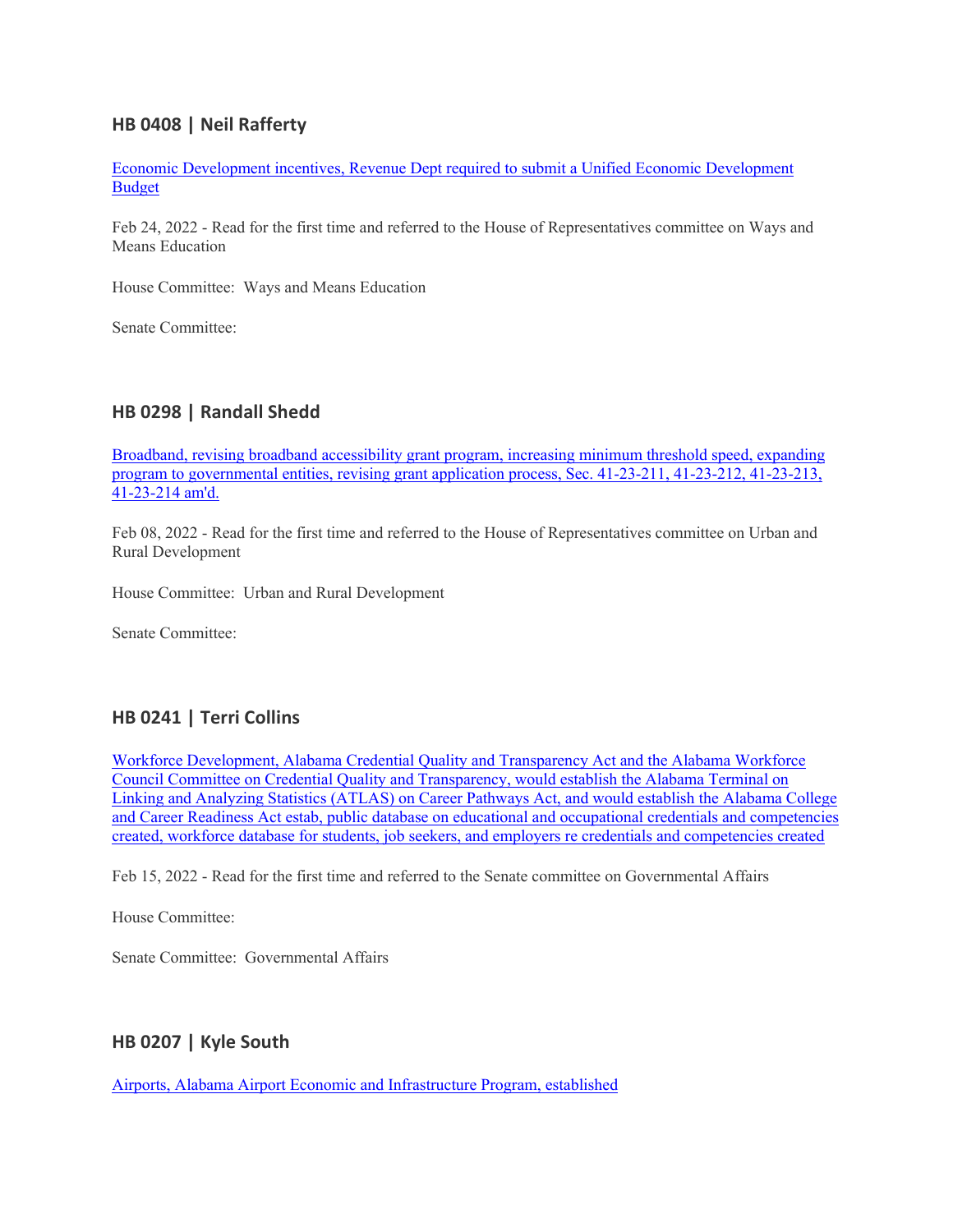Feb 02, 2022 - Read for the first time and referred to the House of Representatives committee on Ways and Means General Fund

House Committee: Ways and Means General Fund

Senate Committee:

# **SB 0125 | Clay Scofield**

[Broadband, authorizing the state, county, or a municipality to grant certain monies for broadband](https://url.emailprotection.link/?bJj0hBgw907L3ftWG3hdfVqqTUpB4l76MZa-tGns9rV0RYDP1oVfVkByIJr52nwF-1joiJ4Dak6m5civdF-bivsavvyjstd-0IPQ_J-dskg2xiDAr17Hodl08G5Uw1e7TWMbqfz5sB0kqyYIbJpLsw4gWlvtr5YwGYyEi05WimVoyw5KuW2LtKZ8WEs6eZ-AWe1UQHnP8CYy5J9RMX8M5G1k3UR9jfXm0tucNPoIYF0DM_I1TedOeQ6MwV0Oo4L-k8_XLTELloH2uIXMT2BY0zeePy4Z4hP9kXwINecoOBczqciB7qQYx55q6bxvO_867TtkUE6wv9HDZpHgNP_jPz7S9PKnAmEJEt741AthPlPiJ3M4s-tFErh7RjYNRIjXaz5AmOjiccjv4RV009GP1681WYXIJI6ywu0ge7i5WoDvdsJZBfLW4Cky6K64_GRiClp4zmD832wE5bjJ5cFlGVVNk8fWUio8vrEfLlEvjPpEIPGoifaqkXsJzEnuSwYNdSSI6ayyKH1StjojE4c_naEUyJgu0hxwVAv0cTAfpVSy7UB8pfwFi1Ptf_N74PUG3LV46JgzqJ_JlFniblEvn5eg0glsJrrqQYg0D2TSm3Av1h2wgL0up9fzUoBfqEDxD)  [infrastructure, const. amend.](https://url.emailprotection.link/?bJj0hBgw907L3ftWG3hdfVqqTUpB4l76MZa-tGns9rV0RYDP1oVfVkByIJr52nwF-1joiJ4Dak6m5civdF-bivsavvyjstd-0IPQ_J-dskg2xiDAr17Hodl08G5Uw1e7TWMbqfz5sB0kqyYIbJpLsw4gWlvtr5YwGYyEi05WimVoyw5KuW2LtKZ8WEs6eZ-AWe1UQHnP8CYy5J9RMX8M5G1k3UR9jfXm0tucNPoIYF0DM_I1TedOeQ6MwV0Oo4L-k8_XLTELloH2uIXMT2BY0zeePy4Z4hP9kXwINecoOBczqciB7qQYx55q6bxvO_867TtkUE6wv9HDZpHgNP_jPz7S9PKnAmEJEt741AthPlPiJ3M4s-tFErh7RjYNRIjXaz5AmOjiccjv4RV009GP1681WYXIJI6ywu0ge7i5WoDvdsJZBfLW4Cky6K64_GRiClp4zmD832wE5bjJ5cFlGVVNk8fWUio8vrEfLlEvjPpEIPGoifaqkXsJzEnuSwYNdSSI6ayyKH1StjojE4c_naEUyJgu0hxwVAv0cTAfpVSy7UB8pfwFi1Ptf_N74PUG3LV46JgzqJ_JlFniblEvn5eg0glsJrrqQYg0D2TSm3Av1h2wgL0up9fzUoBfqEDxD)

Feb 23, 2022 - Pending third reading on day 15 Favorable from Urban and Rural Development

House Committee: Urban and Rural Development

Senate Committee:

# **SB 0124 | Clay Scofield**

[Broadband, revising broadband accessibility grant program, increasing minimum threshold speed, expanding](https://url.emailprotection.link/?bC31rNu4Kv4ba2mHTIdrXODrEbn8A-Bg2eD8jZFKVG3Prhrw763Qw7tjosLp_dO0nyH2AnCzw_OTiXqDhnKmDM2kYh2K3x8aCkNeww9ujXBVTBRIVyf7iLp9MbfoARcGfJ3V9c1s44tm9hlyVpgJsC_YNqvBifRwkJh7MEUnQegNftRHRXJv_AQzHqwfE4j38r9onhSAhShBmGJ2iSgt369EQW_rjKMXOjEvD26Gq6VnNV9LpChibNd6NrAJRbKo4RJ_8kS3Ufp01BZpk0JWG-djSEZENbBNmiJTpCtLwUA-4ZUPdWuam9SE-_XO1jEhvTrt-imoft_O_kqeAE2W_uQy4IrTMQo7Qxh-oaJfsK0L0V1FCSWbDUShwwhfZjSvTEKFmLorVAvwKl3TPdLT0EgFkqytJDbDmvOVag-1qMemVGT47oAlZ_-ts3DU-azCyYxoWMS_jGWzjI41VgAQzYOz8orVz9zmrXxhcLa7RB6TiFH-jILaEPdUVe5D9aPGaQ-PeeHcHNtaSRvSg4v52CpRy1cuKGnVdTh6WtnYg9WvAk6tD_sCiiO8-z2ee-DS2wDWWPE7JpL_TFSAudbYHxqyHyeTWulCE4VJ-GmRujFPuSIEMBKSJuuftfkcxcDPb)  [program to governmental entities, revising grant application process, Sec. 41-23-211, 41-23-212, 41-23-213,](https://url.emailprotection.link/?bC31rNu4Kv4ba2mHTIdrXODrEbn8A-Bg2eD8jZFKVG3Prhrw763Qw7tjosLp_dO0nyH2AnCzw_OTiXqDhnKmDM2kYh2K3x8aCkNeww9ujXBVTBRIVyf7iLp9MbfoARcGfJ3V9c1s44tm9hlyVpgJsC_YNqvBifRwkJh7MEUnQegNftRHRXJv_AQzHqwfE4j38r9onhSAhShBmGJ2iSgt369EQW_rjKMXOjEvD26Gq6VnNV9LpChibNd6NrAJRbKo4RJ_8kS3Ufp01BZpk0JWG-djSEZENbBNmiJTpCtLwUA-4ZUPdWuam9SE-_XO1jEhvTrt-imoft_O_kqeAE2W_uQy4IrTMQo7Qxh-oaJfsK0L0V1FCSWbDUShwwhfZjSvTEKFmLorVAvwKl3TPdLT0EgFkqytJDbDmvOVag-1qMemVGT47oAlZ_-ts3DU-azCyYxoWMS_jGWzjI41VgAQzYOz8orVz9zmrXxhcLa7RB6TiFH-jILaEPdUVe5D9aPGaQ-PeeHcHNtaSRvSg4v52CpRy1cuKGnVdTh6WtnYg9WvAk6tD_sCiiO8-z2ee-DS2wDWWPE7JpL_TFSAudbYHxqyHyeTWulCE4VJ-GmRujFPuSIEMBKSJuuftfkcxcDPb)  [41-23-214 am'd.](https://url.emailprotection.link/?bC31rNu4Kv4ba2mHTIdrXODrEbn8A-Bg2eD8jZFKVG3Prhrw763Qw7tjosLp_dO0nyH2AnCzw_OTiXqDhnKmDM2kYh2K3x8aCkNeww9ujXBVTBRIVyf7iLp9MbfoARcGfJ3V9c1s44tm9hlyVpgJsC_YNqvBifRwkJh7MEUnQegNftRHRXJv_AQzHqwfE4j38r9onhSAhShBmGJ2iSgt369EQW_rjKMXOjEvD26Gq6VnNV9LpChibNd6NrAJRbKo4RJ_8kS3Ufp01BZpk0JWG-djSEZENbBNmiJTpCtLwUA-4ZUPdWuam9SE-_XO1jEhvTrt-imoft_O_kqeAE2W_uQy4IrTMQo7Qxh-oaJfsK0L0V1FCSWbDUShwwhfZjSvTEKFmLorVAvwKl3TPdLT0EgFkqytJDbDmvOVag-1qMemVGT47oAlZ_-ts3DU-azCyYxoWMS_jGWzjI41VgAQzYOz8orVz9zmrXxhcLa7RB6TiFH-jILaEPdUVe5D9aPGaQ-PeeHcHNtaSRvSg4v52CpRy1cuKGnVdTh6WtnYg9WvAk6tD_sCiiO8-z2ee-DS2wDWWPE7JpL_TFSAudbYHxqyHyeTWulCE4VJ-GmRujFPuSIEMBKSJuuftfkcxcDPb)

Feb 23, 2022 - Urban and Rural Development first Amendment Offered

House Committee:

Senate Committee: Fiscal Responsibility and Economic Development

## **SB 0123 | Clay Scofield**

[Broadband, Connect Alabama Act o 2021 amended, minumum service threshold increased, Alabama Digital](https://url.emailprotection.link/?bXivnax_6ju-a8JbtJxBRY7jjMA35HbnhGiB4LM1UEwd1b-j5RhCnAVKwEopt617ozBa5A3SDnWfLgFzenaZTZgVYG42E3uDgUFOiVnwRIH6BDXvA0BIOWdNdnPChe0GpEDPV3M0t9FJY_N9xBz9JSglq2HWBP3W0kl5x2FSGYoXYw_1TbyAczGNFpisJUtmLYArlYLZdMLJpj5sk49GUQAOMOUNsiW1zavmAclf9vMysAp_C5_j_Y6sFZ3e15WOtLmqXfG-pNRlJ2V-jM5sgxUiQqd2NpGXG1XCJRcwLZIrNn0FGlLz6jBmfGOLS44qNaODO9H_u0sjZAibJPhNrCoXvb0hGjXA9xUj1bV_eS92MC08dmrYwxQxsmHuUFOj7EKymA86Kvp8KiVJiTX-ufu5DMcd_IKVONajf76qIyd0Qyas0uKEupU0xzOyhDmSOlHUPXXk_x4WJcRD_QmL7eTIbDGTYA2vjgIVybavKG8GSuseq8m5gc7mEu-kHlNNZjp2plY5JzOzaJYco0WCBoPytncmv8GkURQbERiayqsFPBwMHuOz_4MWh5y0Ohy9oWSDrRm0Qt8qPUdGGkuKa-cRJsT4IIKKGuqm40xapXwGpVOhs7NPBufxHGdW7q6Py)  [Expansion Division chief authorized to enter nondisclosure agreements, Connect Alabama Fund expenditure](https://url.emailprotection.link/?bXivnax_6ju-a8JbtJxBRY7jjMA35HbnhGiB4LM1UEwd1b-j5RhCnAVKwEopt617ozBa5A3SDnWfLgFzenaZTZgVYG42E3uDgUFOiVnwRIH6BDXvA0BIOWdNdnPChe0GpEDPV3M0t9FJY_N9xBz9JSglq2HWBP3W0kl5x2FSGYoXYw_1TbyAczGNFpisJUtmLYArlYLZdMLJpj5sk49GUQAOMOUNsiW1zavmAclf9vMysAp_C5_j_Y6sFZ3e15WOtLmqXfG-pNRlJ2V-jM5sgxUiQqd2NpGXG1XCJRcwLZIrNn0FGlLz6jBmfGOLS44qNaODO9H_u0sjZAibJPhNrCoXvb0hGjXA9xUj1bV_eS92MC08dmrYwxQxsmHuUFOj7EKymA86Kvp8KiVJiTX-ufu5DMcd_IKVONajf76qIyd0Qyas0uKEupU0xzOyhDmSOlHUPXXk_x4WJcRD_QmL7eTIbDGTYA2vjgIVybavKG8GSuseq8m5gc7mEu-kHlNNZjp2plY5JzOzaJYco0WCBoPytncmv8GkURQbERiayqsFPBwMHuOz_4MWh5y0Ohy9oWSDrRm0Qt8qPUdGGkuKa-cRJsT4IIKKGuqm40xapXwGpVOhs7NPBufxHGdW7q6Py)  [amended, Secs. 41-23-271, 41-23-273, 41-23-274 am'd.](https://url.emailprotection.link/?bXivnax_6ju-a8JbtJxBRY7jjMA35HbnhGiB4LM1UEwd1b-j5RhCnAVKwEopt617ozBa5A3SDnWfLgFzenaZTZgVYG42E3uDgUFOiVnwRIH6BDXvA0BIOWdNdnPChe0GpEDPV3M0t9FJY_N9xBz9JSglq2HWBP3W0kl5x2FSGYoXYw_1TbyAczGNFpisJUtmLYArlYLZdMLJpj5sk49GUQAOMOUNsiW1zavmAclf9vMysAp_C5_j_Y6sFZ3e15WOtLmqXfG-pNRlJ2V-jM5sgxUiQqd2NpGXG1XCJRcwLZIrNn0FGlLz6jBmfGOLS44qNaODO9H_u0sjZAibJPhNrCoXvb0hGjXA9xUj1bV_eS92MC08dmrYwxQxsmHuUFOj7EKymA86Kvp8KiVJiTX-ufu5DMcd_IKVONajf76qIyd0Qyas0uKEupU0xzOyhDmSOlHUPXXk_x4WJcRD_QmL7eTIbDGTYA2vjgIVybavKG8GSuseq8m5gc7mEu-kHlNNZjp2plY5JzOzaJYco0WCBoPytncmv8GkURQbERiayqsFPBwMHuOz_4MWh5y0Ohy9oWSDrRm0Qt8qPUdGGkuKa-cRJsT4IIKKGuqm40xapXwGpVOhs7NPBufxHGdW7q6Py)

Feb 23, 2022 - Pending third reading on day 15 Favorable from Urban and Rural Development

House Committee: Urban and Rural Development

Senate Committee: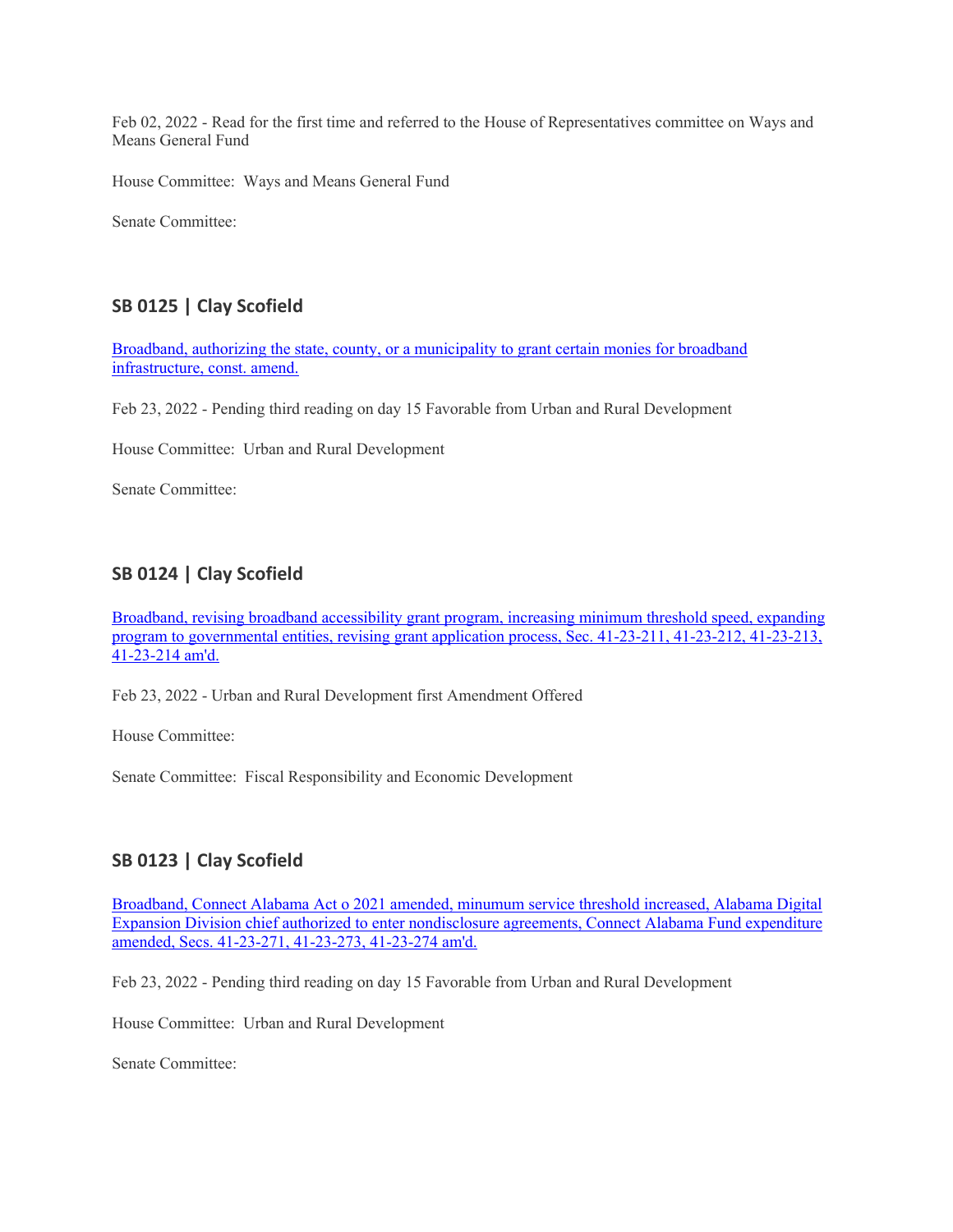## **SB 0083 | Tim Melson**

[Airports, Alabama Airport Economic and Infrastructure Program, established](https://url.emailprotection.link/?bKQRj5KN6EW-PWsCz8MTOc7njNGR9HB-zgLDQTQpT_yud6yk7iPT_RAJYjnSNV2csb0zaA-NIHIKFjpDyyO_YmnfRA2NymSki1wLC_W1RNOjvjtGhdeybRhvNaam63ORwyEIvhoCHV6_NzzIkyLKQvVb8Ds9ktm4Kd4RptCzfKOCiJDEG7tX4xEKXYPlctusTbWtpay39FT3fObBSjDv6teXKhwykVt8EyaMB2_6D_Ko988NXn-_-HF0-r1dQxTYhg76jvFHHa7BAlPku5_T54JKFpeovRwZGWnmroygFFaWm31hp53M5v9s6A4lG_zThiyYOwa68fHDSk7Nhn0H_2qYrvm5fq-s0lcDe1sCHT5m0hKbiV9VxPr9EYEBGVKiPphuG8EBw8BY8Ro09G6Sk57MEAEzkLxwyJkmVotr3_Go8qdMCK--1e4Yerf--OTQXmwdTAxtHft0vzfQE8RkWwSostVpMFzG9j5CRhTCCouKCRBHvi9Ylpz24kmWM61caxcbuoya_7Gxmi8fDx1RWtbW2s7L2B6aOgWs7FUHeRfS_L9SV79eBTGVbrm2OxWNs3G2NRyxI_rrdlRRSYSnn6JyWbmS-jeHlpiysDFcKP_Jo_Xy8kNGKzSRJvYo1nmxX)

Feb 23, 2022 - Ways and Means General Fund first Amendment Offered

House Committee: Ways and Means General Fund

Senate Committee:

### **HB 0082 | Danny Garrett**

[Small Business Relief and Revitalization Act of 2022, cancellation of indebtedness income exempt from](https://url.emailprotection.link/?bXg65P_ogCWXogR7gdJcAaizSRNM0nsmB3daRvpWZciiqrGQIuiDKy0M0BA-GCMZJQUQyoPqpboexx7TKrHtvylLfsc_QV-_C5BfB9RygCDDxnKih1PwOGGciontLMGrTV7AUShey_i3wZQL8uPThEmoEP1io85bVQtxKxy9nHboM8i0mFFD1zLttpKJmQrMcZSzPM9Ls5AX8aP_CSeaVg7REi1_cah4i62-NPr7apgsiD1UWAIX3ewveIaiqiXHFZulQS_kpOf26leDHCN0GxNr3ECl-9GpMlXO2tMxvNbfOgsJ5JawwGEFZS35TlPK3JpOFXgqFLvTSeCcQVMkyhwKg0vF3OakbRymRM3HBQwr5j5eZiDlnRjdORc5m9WtPXWmCJG6_GqyyVwzq1D1WZHUMn3qd8dg_9UCz6Gjks-v0CFmy13dHP9atPwAb7n9N6MSVAVEZR53FR2iBW9f_rFnvzML6Z2VXtvgvjwWv-PTqkdjEbwF3Z14TyKU_DVsmYGsemGXt3HSmCFlC8EA1e1ta1FPJXkFB1-PtIJiuT7Dk-lSnpdJRG_SQ0LL4lfhg7pDFmGaJixt7nDuHf8cSMk87vrBzZPnBRM8c1qrZQluAMPIh3nndCGrzAwEwBYBD)  [income tax, financial institution excise tax and corporate income tax due date extension, certain business](https://url.emailprotection.link/?bXg65P_ogCWXogR7gdJcAaizSRNM0nsmB3daRvpWZciiqrGQIuiDKy0M0BA-GCMZJQUQyoPqpboexx7TKrHtvylLfsc_QV-_C5BfB9RygCDDxnKih1PwOGGciontLMGrTV7AUShey_i3wZQL8uPThEmoEP1io85bVQtxKxy9nHboM8i0mFFD1zLttpKJmQrMcZSzPM9Ls5AX8aP_CSeaVg7REi1_cah4i62-NPr7apgsiD1UWAIX3ewveIaiqiXHFZulQS_kpOf26leDHCN0GxNr3ECl-9GpMlXO2tMxvNbfOgsJ5JawwGEFZS35TlPK3JpOFXgqFLvTSeCcQVMkyhwKg0vF3OakbRymRM3HBQwr5j5eZiDlnRjdORc5m9WtPXWmCJG6_GqyyVwzq1D1WZHUMn3qd8dg_9UCz6Gjks-v0CFmy13dHP9atPwAb7n9N6MSVAVEZR53FR2iBW9f_rFnvzML6Z2VXtvgvjwWv-PTqkdjEbwF3Z14TyKU_DVsmYGsemGXt3HSmCFlC8EA1e1ta1FPJXkFB1-PtIJiuT7Dk-lSnpdJRG_SQ0LL4lfhg7pDFmGaJixt7nDuHf8cSMk87vrBzZPnBRM8c1qrZQluAMPIh3nndCGrzAwEwBYBD)  [tangible personal property ad valorem tax exemption, deposit of certified funds with Revenue in lieu of one](https://url.emailprotection.link/?bXg65P_ogCWXogR7gdJcAaizSRNM0nsmB3daRvpWZciiqrGQIuiDKy0M0BA-GCMZJQUQyoPqpboexx7TKrHtvylLfsc_QV-_C5BfB9RygCDDxnKih1PwOGGciontLMGrTV7AUShey_i3wZQL8uPThEmoEP1io85bVQtxKxy9nHboM8i0mFFD1zLttpKJmQrMcZSzPM9Ls5AX8aP_CSeaVg7REi1_cah4i62-NPr7apgsiD1UWAIX3ewveIaiqiXHFZulQS_kpOf26leDHCN0GxNr3ECl-9GpMlXO2tMxvNbfOgsJ5JawwGEFZS35TlPK3JpOFXgqFLvTSeCcQVMkyhwKg0vF3OakbRymRM3HBQwr5j5eZiDlnRjdORc5m9WtPXWmCJG6_GqyyVwzq1D1WZHUMn3qd8dg_9UCz6Gjks-v0CFmy13dHP9atPwAb7n9N6MSVAVEZR53FR2iBW9f_rFnvzML6Z2VXtvgvjwWv-PTqkdjEbwF3Z14TyKU_DVsmYGsemGXt3HSmCFlC8EA1e1ta1FPJXkFB1-PtIJiuT7Dk-lSnpdJRG_SQ0LL4lfhg7pDFmGaJixt7nDuHf8cSMk87vrBzZPnBRM8c1qrZQluAMPIh3nndCGrzAwEwBYBD)[time surety bond for licensure, average monthly sales tax liability for estimated payments increased, Secs. 40-](https://url.emailprotection.link/?bXg65P_ogCWXogR7gdJcAaizSRNM0nsmB3daRvpWZciiqrGQIuiDKy0M0BA-GCMZJQUQyoPqpboexx7TKrHtvylLfsc_QV-_C5BfB9RygCDDxnKih1PwOGGciontLMGrTV7AUShey_i3wZQL8uPThEmoEP1io85bVQtxKxy9nHboM8i0mFFD1zLttpKJmQrMcZSzPM9Ls5AX8aP_CSeaVg7REi1_cah4i62-NPr7apgsiD1UWAIX3ewveIaiqiXHFZulQS_kpOf26leDHCN0GxNr3ECl-9GpMlXO2tMxvNbfOgsJ5JawwGEFZS35TlPK3JpOFXgqFLvTSeCcQVMkyhwKg0vF3OakbRymRM3HBQwr5j5eZiDlnRjdORc5m9WtPXWmCJG6_GqyyVwzq1D1WZHUMn3qd8dg_9UCz6Gjks-v0CFmy13dHP9atPwAb7n9N6MSVAVEZR53FR2iBW9f_rFnvzML6Z2VXtvgvjwWv-PTqkdjEbwF3Z14TyKU_DVsmYGsemGXt3HSmCFlC8EA1e1ta1FPJXkFB1-PtIJiuT7Dk-lSnpdJRG_SQ0LL4lfhg7pDFmGaJixt7nDuHf8cSMk87vrBzZPnBRM8c1qrZQluAMPIh3nndCGrzAwEwBYBD) [16-3.1, 40-18-39.1 added; Secs. 40-9-1, 40-23-6, 40-23-6.1, 40-23-7 am'd.](https://url.emailprotection.link/?bXg65P_ogCWXogR7gdJcAaizSRNM0nsmB3daRvpWZciiqrGQIuiDKy0M0BA-GCMZJQUQyoPqpboexx7TKrHtvylLfsc_QV-_C5BfB9RygCDDxnKih1PwOGGciontLMGrTV7AUShey_i3wZQL8uPThEmoEP1io85bVQtxKxy9nHboM8i0mFFD1zLttpKJmQrMcZSzPM9Ls5AX8aP_CSeaVg7REi1_cah4i62-NPr7apgsiD1UWAIX3ewveIaiqiXHFZulQS_kpOf26leDHCN0GxNr3ECl-9GpMlXO2tMxvNbfOgsJ5JawwGEFZS35TlPK3JpOFXgqFLvTSeCcQVMkyhwKg0vF3OakbRymRM3HBQwr5j5eZiDlnRjdORc5m9WtPXWmCJG6_GqyyVwzq1D1WZHUMn3qd8dg_9UCz6Gjks-v0CFmy13dHP9atPwAb7n9N6MSVAVEZR53FR2iBW9f_rFnvzML6Z2VXtvgvjwWv-PTqkdjEbwF3Z14TyKU_DVsmYGsemGXt3HSmCFlC8EA1e1ta1FPJXkFB1-PtIJiuT7Dk-lSnpdJRG_SQ0LL4lfhg7pDFmGaJixt7nDuHf8cSMk87vrBzZPnBRM8c1qrZQluAMPIh3nndCGrzAwEwBYBD)

Feb 22, 2022 - Delivered to Governor at 3:19 p.m. on February 22, 2022.

House Committee:

Senate Committee: Finance and Taxation Education

#### **HB 0021 | Scott Stadthagen**

[Critical infrastructure, provides further for crime of unauthorized entry of a critical infrastructure, including](https://url.emailprotection.link/?bUGt33dXVCP86mZo0Y18H0XwjW31xwIVEm0U0lyFQbxTgtfLUh-8-E7KRenD7JSF3k2LSj3pCCBE3Y4-RDKixsub3AS5Y3rlKq0dHZN_Terh0_NZ0AZ93hr18vUm104UlXBZqdUpvzSiczgCPaYIf5JDxfR-9GmoOk1-LPhNIy-HRfEI13eEDZqh_0VHr6BaS2h5DU3n4VNHAB5nWXAhJ8tw55q1uW4_MoZ8yVHnUwAsRlMXINjh1Wh1XfLgi4vC8XhPAQNWlPxqJaVudJUOcmZn7tHzvB9h4olT9Sg3Yqq9s_FeCYx-UyBJbPkmb5qIqnC8fuiDcNk7hXDd7WLMf-8somgfBHhHPdxCglP8I6gaWpBFC00T9pkdLzfh4WKA25y9Q0bHd4he3bTe2nfDClgfW7LEtqbkQpaEtkq7hmi_JHP9Qc6B8kGSPlQvZ-9XNbQdIZ1dEJRWK1NNZQQJRNKn6c5-2WnsO7_L9xT6yoZaVlZjGBycJc76A0cH4fHqbmsZO_8kHkopbigQEbeyjomDV6zK0XgBUXQicMsoWGVHBE-u9FGhjyfcD5DCmn2WSQ_qvhvxLk_50HU1ew4xr0ULelWkW8SPzdqtqLhJJ0BlImWtgikLri_IYsHsqbhpU)  [unmanned aircraft systems, provides additional penalties, Sec. 13A-7-4.3 am'd.](https://url.emailprotection.link/?bUGt33dXVCP86mZo0Y18H0XwjW31xwIVEm0U0lyFQbxTgtfLUh-8-E7KRenD7JSF3k2LSj3pCCBE3Y4-RDKixsub3AS5Y3rlKq0dHZN_Terh0_NZ0AZ93hr18vUm104UlXBZqdUpvzSiczgCPaYIf5JDxfR-9GmoOk1-LPhNIy-HRfEI13eEDZqh_0VHr6BaS2h5DU3n4VNHAB5nWXAhJ8tw55q1uW4_MoZ8yVHnUwAsRlMXINjh1Wh1XfLgi4vC8XhPAQNWlPxqJaVudJUOcmZn7tHzvB9h4olT9Sg3Yqq9s_FeCYx-UyBJbPkmb5qIqnC8fuiDcNk7hXDd7WLMf-8somgfBHhHPdxCglP8I6gaWpBFC00T9pkdLzfh4WKA25y9Q0bHd4he3bTe2nfDClgfW7LEtqbkQpaEtkq7hmi_JHP9Qc6B8kGSPlQvZ-9XNbQdIZ1dEJRWK1NNZQQJRNKn6c5-2WnsO7_L9xT6yoZaVlZjGBycJc76A0cH4fHqbmsZO_8kHkopbigQEbeyjomDV6zK0XgBUXQicMsoWGVHBE-u9FGhjyfcD5DCmn2WSQ_qvhvxLk_50HU1ew4xr0ULelWkW8SPzdqtqLhJJ0BlImWtgikLri_IYsHsqbhpU)

Feb 10, 2022 - Stadthagen motion to Indefinitely Postpone adopted Voice Vote

House Committee: Public Safety and Homeland Security

Senate Committee:

#### **SB 0057 | Arthur Orr**

[Taxation, tax credit, authorized for the cost of acquisition and construction of a qualified storm shelter](https://url.emailprotection.link/?bYYo5JzFDo_IumRVdIwtyGIW6cS_tDdWMWMJ_KYdIAgw30jgQ8Nb1nKrSy1L4-w3LGWSSZBwFyOT9bFXIZxA6xzcHXCzGfhDlvvLVNIg75hMvx7VakZ0wpiJVDJ1pGgqWfHml_Ga-p3YBvNYyOVzSrW6lZhB15QeIZqUdMZr8rrgVmr6_EDsuwerJqCU-9shgvvceyZXCSRDjcg9IJywijWfr9S7WJpHKAfrvpY_ekMQrdJHf9MDEBvLIGj5NXe0Y8UyPDkcHcJV4eAr9eqpFe0b5nqTwscJKjQ2wq05lH2oXPT8a6zBI9SSylHmSERvQTSic0wbJnlJ5lk7ttb7U7xPsL3EKUQvdz_UDWTcOgI3BsJGG-7nRho7aLrFvZjdPmDSfK_w1C7yHTynOMoS5ajWoSL-JP2cVTMd5lmnJOAeUjdBfZJLuBkBfOgNYuOJJp_vJRtyGVI6Ii1m7hoWU_J6Bf9nxSw_OwGboUD4HwMJHlmwGQRWbZUDnUVU9eQUGzF_SH0vZy1qDrFc0nVQrdkBNxW1311n-Zl7FP6773ml4xg2i90oYzy7K5QhePe-Jzrn5zEcV6uL49dFTrR1jioSKRg92Nzx7iof1y2eqj8wbIWz5ykPMzfSjhOgNm4_x)

Jan 11, 2022 - Read for the first time and referred to the Senate committee on Finance and Taxation Education

House Committee: